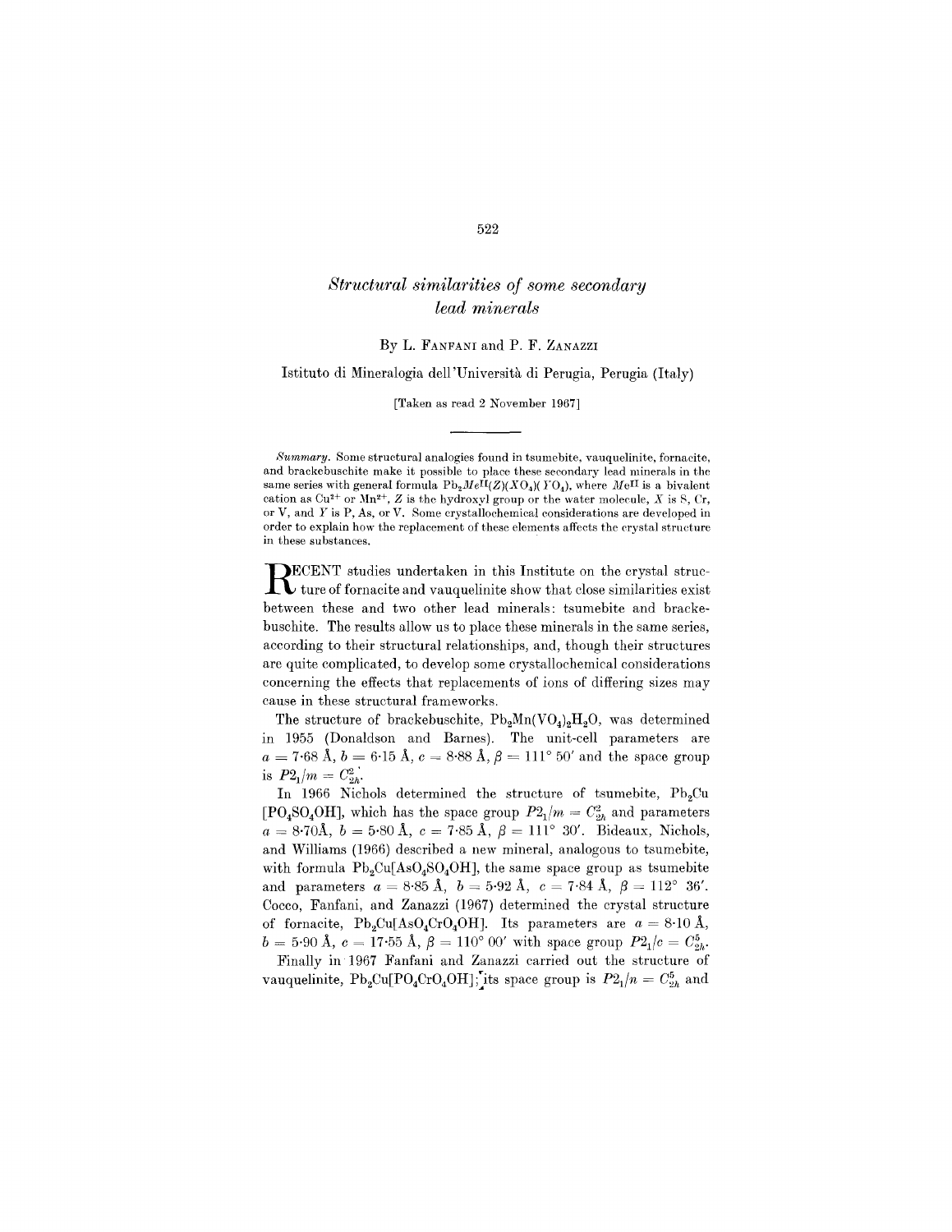#### STRUCTURES OF LEAD MINERALS 523

its lattice constants are  $a = 13.75$  Å,  $b = 5.81$  Å,  $c = 9.56$  Å,  $\beta = 94^{\circ}$ 33'.

Notwithstanding the differences in space groups and the apparent diversity in the parameters, the cells of these minerals show remarkable analogies both in symmetry and in dimensions, if suitable orientations are chosen. In order to display the similarities of cell parameters, the crystallographic constants of the five minerals are set out together with their space groups in table 1.

TABLE I. Chemical formulae, parameters and space groups of the five minerals\*

|                |                                                  | $\boldsymbol{a}$ |                  | c             |                   |             |
|----------------|--------------------------------------------------|------------------|------------------|---------------|-------------------|-------------|
| Tsumebite      | $Pb3Cu[PO4SO4OH]$                                | $7.85$ Å         | $5.80 \text{ Å}$ | $8.70~\AA$    | $111^{\circ}30'$  | $P2.$ /m    |
| 'As-tsumebite' | $Pb_2Cu[AsO_4SO_4OH]$                            | 7.84             | 5.92             | $8 - 85$      | $112^{\circ} 36'$ | $P2 \mu m$  |
| Vauquelinite   | $Pb_2Cu[PO_4CrO_4OH]$                            | $2\times8.06$    | 5.81             | $2\times8.68$ | $110^\circ 28'$   | $P2\cdot/n$ |
| Fornacite      | $Pb_2Cu[AsO_4CrO_4OH]$                           | $8-10$           | 5-89             | $2\times8.77$ | $110^{\circ} 00'$ | P2,  c      |
| Brackebuschite | $Pb_{\alpha}Mn(VO_{\alpha})_{\alpha}H_{\alpha}O$ | $7 - 68$         | $6 - 15$         | 8.88          | $111^{\circ} 50'$ | $P2.$ /m    |

\* With the name 'As-tsumebite' we indicate the analogue of tsumebite where arsenic takes the place of phosphorus. In tsumebite and 'As-tsumebite' the parameters *a* and care inverted in respect of those assumed by Nichols. The parameters of vauquelinite are those when the directions [101] and [101] are chosen as  $a$  and  $c$  axes respectively.

A short outline of the crystal structure of tsumebite, which will be chosen as reference member in this series, will better explain the structural relationships occurring between the five minerals. The crystal structure of tsumebite is shown in fig. 1. All the heavy atoms occupy special positions in the space group  $C_{2h}^2$ :  $Cu^{2+}$  ions are at inversion centres; the two lead ions, phosphorus, and sulphur of the asymmetric unit lie on planes at  $y = \frac{1}{4}$  and  $\frac{3}{4}$ . Phosphorus and sulphur show the usual tetrahedral coordination, with two oxygen atoms necessarily on the mirror plane and two oxygen atoms one above and one below the same plane. Each Cu<sup>2+</sup> ion joins two hydroxyls at distances of  $1.88 \text{ Å}$ , two oxygen atoms of the phosphoric anion at 2.03 A and two oxygen atoms of an 804 tetrahedron at a larger distance of 2.37 A. The two independent lead ions coordinate eight and ten oxygen atoms respectively, with bond lengths in a range from 2.43 A to 3.11 A, forming very irregular polyhedra.

In the other minerals the atomic array is very similar to that one of tsumebite. In table II the atomic coordinates of vauquelinite, fornacite, and brackebuschite are compared with those found in tsumebite, after a convenient orientation of the cell and a shift of the origin. Table II confirms the structural analogies and therefore it is justifiable to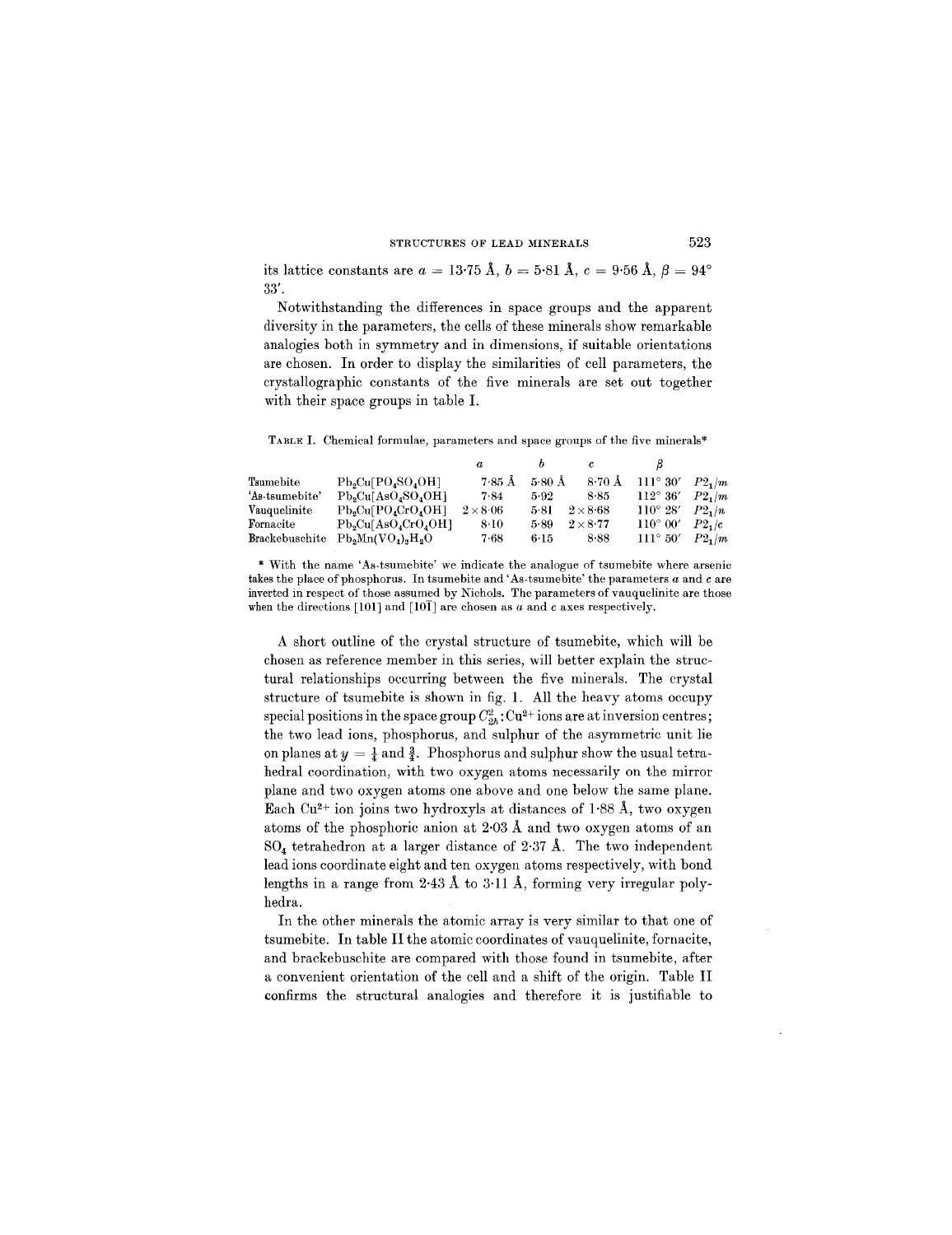### 524 L. FANFANI AND P. F. ZANAZZI ON

collect these lead minerals into a series with the general formula  $Pb_2Me^{II}$  $(Z)(XO<sub>4</sub>)(YO<sub>4</sub>),$  where  $Me<sup>II</sup>$  is a divalent cation, such as Cu<sup>2+</sup> or Mn<sup>2+</sup>, Z is the hydroxyl group or the water molecule, *X* is S, Cr, or V, and *Y* is P, As, or V.



FIG. 1. The crystal structure of tsumebite projected along the *b* axis.

It is now interesting to see how the substitution of P by As or V and of S by Cr or V affects the crystal structure.

The replacement of phosphorus in tsumebite by arsenic does not change the symmetry of the crystal structure but it causes an increase in band c, without any change in *a.* Analogous behaviour occurs on passing from vauquelinite to fornacite. A structural interpretation of these experimental data can be found as follows: each  $PO_4$  tetrahedron is connected to the chains of Cu coordination octahedra along the *b* axis through two oxygen atoms, forming the edge of the tetrahedron parallel to *b*, so that one of these oxygen atoms is tied by a Cu<sup>2+</sup> ion and the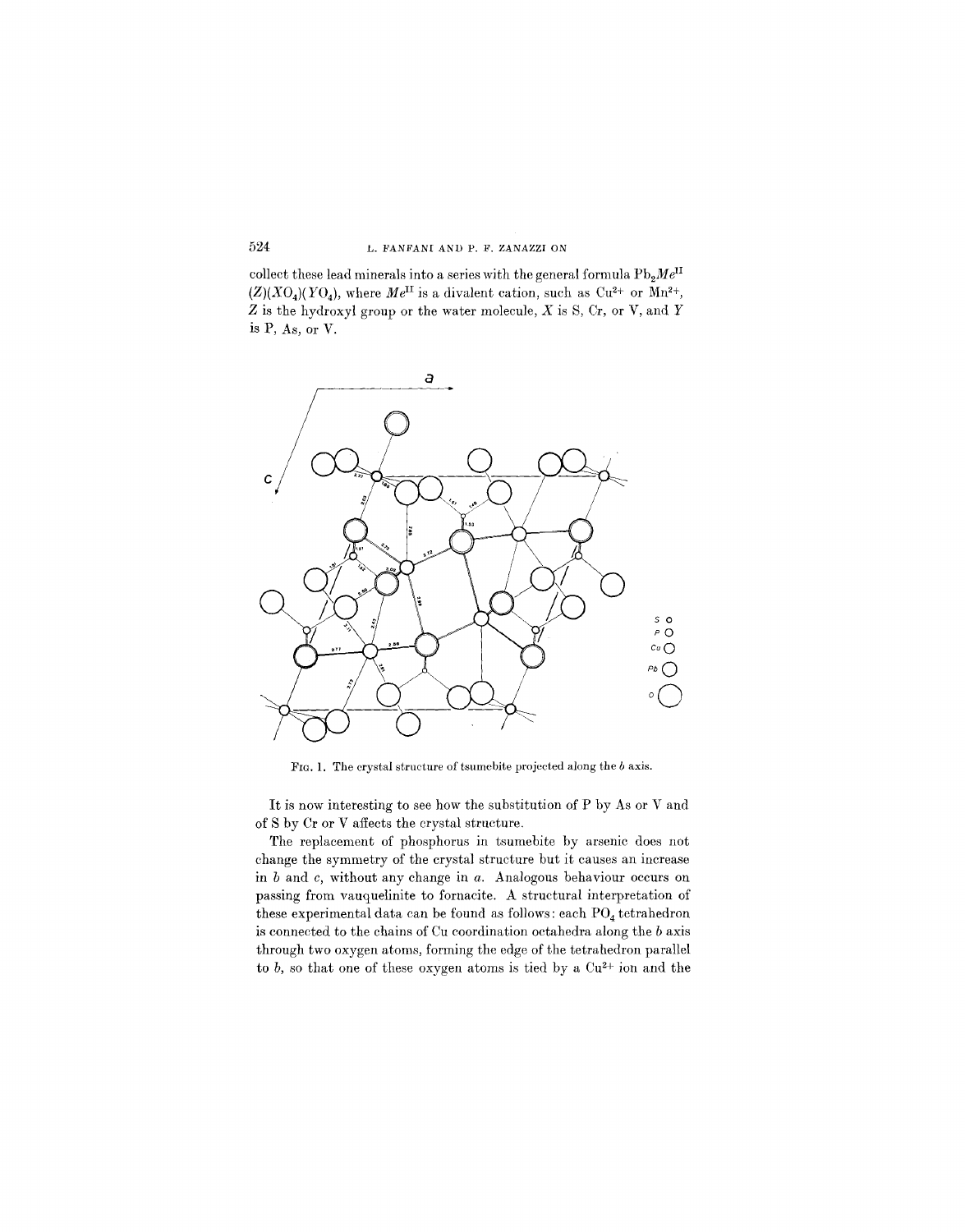other one by another adjacent  $Cu^{2+}$  ion, as sketched in fig. 2. Therefore it is plain that any increment of the length of this edge is reflected in the length of *b.* Nevertheless the actual increase of the *b* parameter is less than would be expected if the positions of the oxygen atoms around Cu remained unaltered, because it would imply too large a distortion in the

TABLE II. Coordinates of heavy atoms in tsumebite, vauguelinite, fornacite, and brackebuschite. The unit cells of vauquelinite, fornacite, and braekebusehite are suitably oriented (see table 1) and shifted for better comparison with tsumebite. Coordinates cited as  $0, \frac{1}{4}, \frac{1}{2},$  or  $\frac{3}{4}$  are in special position

| Atom                  |                  | <i>Tsumebite</i> | Vauguelinite     | Fornacite | <b>Brackebuschite</b> |
|-----------------------|------------------|------------------|------------------|-----------|-----------------------|
|                       | $\boldsymbol{x}$ | 0.729            | 0.732            | 0.719     | 0.740                 |
| Pb <sub>1</sub>       | $\overline{y}$   | $\frac{1}{4}$    | 0.226            | 0.220     | $\frac{1}{4}$         |
|                       | $\boldsymbol{z}$ | $\frac{1}{4}$    | 0.259            | 0.251     | 0.251                 |
|                       | $\boldsymbol{x}$ | 0.288            | 0.280            | 0.277     | 0.324                 |
| Pb <sub>2</sub>       | $\boldsymbol{y}$ | $\frac{1}{4}$    | 0.231            | 0.227     | $\frac{1}{4}$         |
|                       | $\boldsymbol{z}$ | 0.393            | 0.387            | 0.382     | 0.402                 |
|                       | $\boldsymbol{x}$ | 0                | $\boldsymbol{0}$ | 0.014     | $\theta$              |
| $Me_1^{\text{II}}$    | $\boldsymbol{y}$ | 0                | $\theta$         | 0.008     | $\bf{0}$              |
|                       | $\boldsymbol{z}$ | $\mathbf 0$      | $\bf{0}$         | 0.003     | $\theta$              |
|                       | $\boldsymbol{x}$ | 0                | 0                | $-0.014$  | $\bf{0}$              |
| $Me_{\rm o}^{\rm II}$ | $\boldsymbol{y}$ | $\frac{1}{2}$    | $\frac{1}{2}$    | 0.508     | $\frac{1}{2}$         |
|                       | $\boldsymbol{z}$ | $\theta$         | $\bf{0}$         | $-0.003$  | $\bf{0}$              |
|                       | $\boldsymbol{x}$ | 0.454            | 0.457            | 0.450     | 0.440                 |
| Χ                     | $\boldsymbol{y}$ | $\frac{3}{4}$    | 0.737            | 0.740     | $\frac{3}{4}$         |
|                       | $\boldsymbol{z}$ | 0.171            | 0.181            | 0.182     | 0.173                 |
| Y                     | x                | 0.032            | 0.021            | 0.013     | 0.041                 |
|                       | y                | $\frac{3}{4}$    | 0.726            | 0.740     | $\frac{3}{4}$         |
|                       | $\overline{z}$   | 0.340            | 0.338            | 0.337     | 0.329                 |

 $Me<sup>II</sup>$  is  $Mn^{2+}$  for brackebuschite and  $Cu<sup>2+</sup>$  in the other mineral

*X* is S in tsumebite, Cr in vauquelinite and fornacite, and V in brackebusehite.

 $Y$  is P in ts:mebite and vauquelinite, As in fornacite, and V in brackebuschite.

Cu coordination pseudo-octahedron. **In** the change from the phosphorous to the arsenical member there must be a slight change in angles and distances in the planar coordination around Cu and the resulting increase in  $b$  is only  $0.1$  Å.

The different behaviour of the *a* and c parameters in the passage from the phosphorous to the arsenical member can be explained thus: the larger size of  $AsO<sub>4</sub>$  complexes does not affect in the same way the bonds between the Pb and Cu ions and the oxygen atoms of these complexes, the effect depending on the reciprocal orientation of As-O and Cu-O or Pb-O bonds. When, for certain bonds, the effect is large a proportionate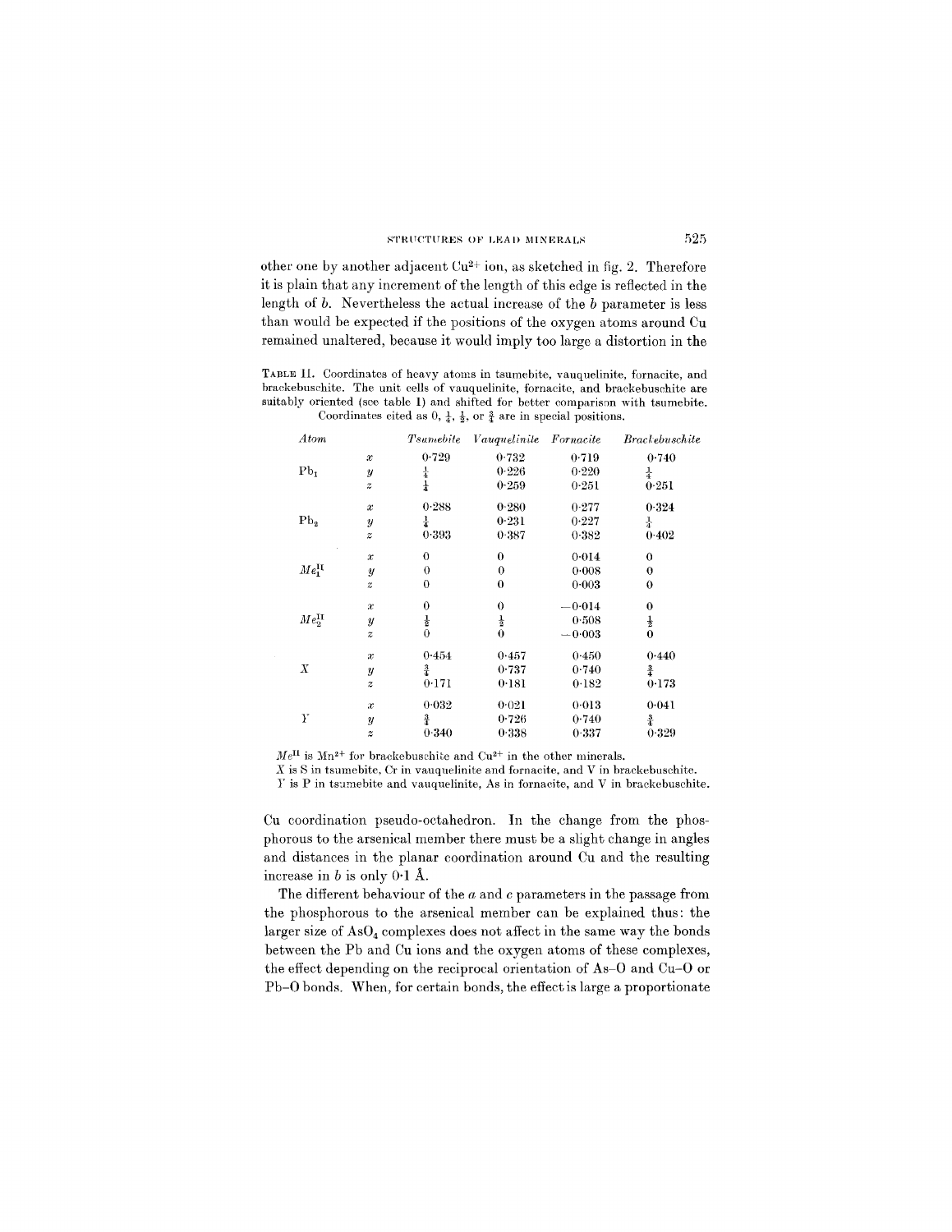## 526 L. FANFANI AND P. F. ZANAZZI ON

deformation of the coordination polyhedra around Pb and Cu in angles or in bond values cannot take place; only an increase of the cell parameters related to the orientation of these bonds can yield a deformation small enough to maintain the general features of the structure. This happens when the longer As-O bonds shorten Cu-O bonds



FIG. 2. A schematic view of the chain formed by Cu coordination polyhedra and PO<sub>4</sub> tetrahedra in the direction of the *b* axis. For key to the several atoms see fig. 1.

and cause an excessive distortion in the planar coordination around Cu. Because of the direction of these Cu-O bonds parallel to the  $c$  axis, as shown in fig. 2, a significant increase of this parameter occurs. The lead coordination polyhedra are generally more deformable than the Cu polyhedra, the range of Pb-O distances and O-Pb-O angles being very large; it follows that an increase in the parameters can happen only if very short Pb-O bonds, unable to be further shortened, occur in a direction approximately parallel to these parameters. In tsumebite and in vauquelinite the only bond near to a critical value is  $Pb(1)-O(3)$ , with a distance of 2.43 A and 2.40 A respectively in the two minerals and a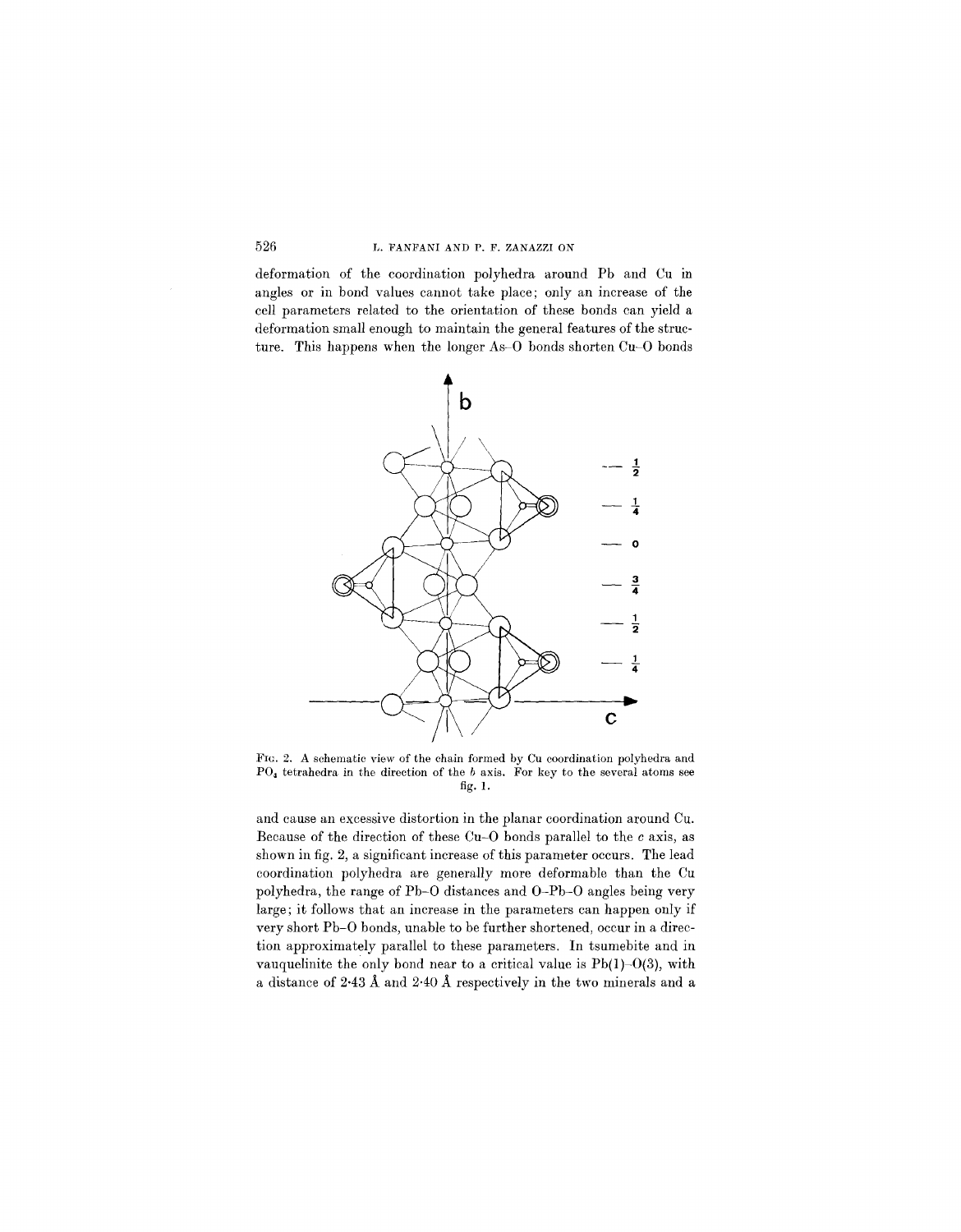direction approximately parallel to the c axis; this again is in accord with the increase of c. **In** the *a* direction, on the contrary, the observed Pb-Op distances are quite regular and so the *a* parameter does not change.

The replacement sulphur-chromium requires more notable structural modifications than the replacement phosphorus-arsenic. **In** fact, as is shown in table **I,** in the passage from tsumebite to vauquelinite besides the increase of the *a* parameter there is a change in the space group. Since the difference in size of  $CrO<sub>4</sub>$  and  $SO<sub>4</sub>$  tetrahedra is much greater than that between  $AsO_4$  and  $PO_4$  tetrahedra, strict maintenance of the structure is impossible. A general rearrangement of the atomic array takes place: Pb ions move slightly along the *b* axis from  $y = \frac{1}{4}$  and  $\frac{3}{4}$ together with chromium and phosphorus atoms, whose coordination tetrahedra rotate through a small angle along an axis almost parallel to c, while Cu ions remain in special positions at inversion centres but with a very distorted coordination around them. **In** vauquelinite, referring to the symmetry elements of the space group  $P2<sub>1</sub>/m$  to which tsumebite belongs, the mirror planes and alternate inversion centres and screw axes disappear as shown in fig. 3. The resulting space group is  $P2<sub>1</sub>/n$ though the atomic arrangement shows the presence of a pseudocell with dimensions and symmetry corresponding to those of the unit cell of tsumebite.

The modification of the parameters in consequence of the larger size of Cr04 tetrahedra can again be related to the lengths and directions of the bonds that Cu and Pb form with the oxygen atoms of the tetrahedron around the chromium. The direction of the  $Cu-O<sub>Cr</sub>$  bonds parallel to *a* requires the lengthening of this parameter. A similar effect arises from the rotation of the chromium tetrahedron, which would cause an excessive shortening of the bonds  $Pb-O<sub>Cr</sub>$  approximately arranged in the *a* direction. By contrast, the c parameter does not change because of the greater lengths and consequently greater possibility of variation of  $Pb-O_{Cr}$  bonds in its direction. The almost unchanged value of the *b* parameter is explained when we note that the removal of lead, chromium, and phosphorus ions from  $y = \frac{1}{4}$  and  $\frac{3}{4}$ , consequent on the lack of mirror planes, allows a more compact arrangement along this direction in vauquelinite.

The atomic array in fornacite, which represents in this series the member containing chromium and arsenic, may once more be interpreted by referring to tsumebite, taking into account however that the replacement As-P affects a struc ural pattern already distorted by the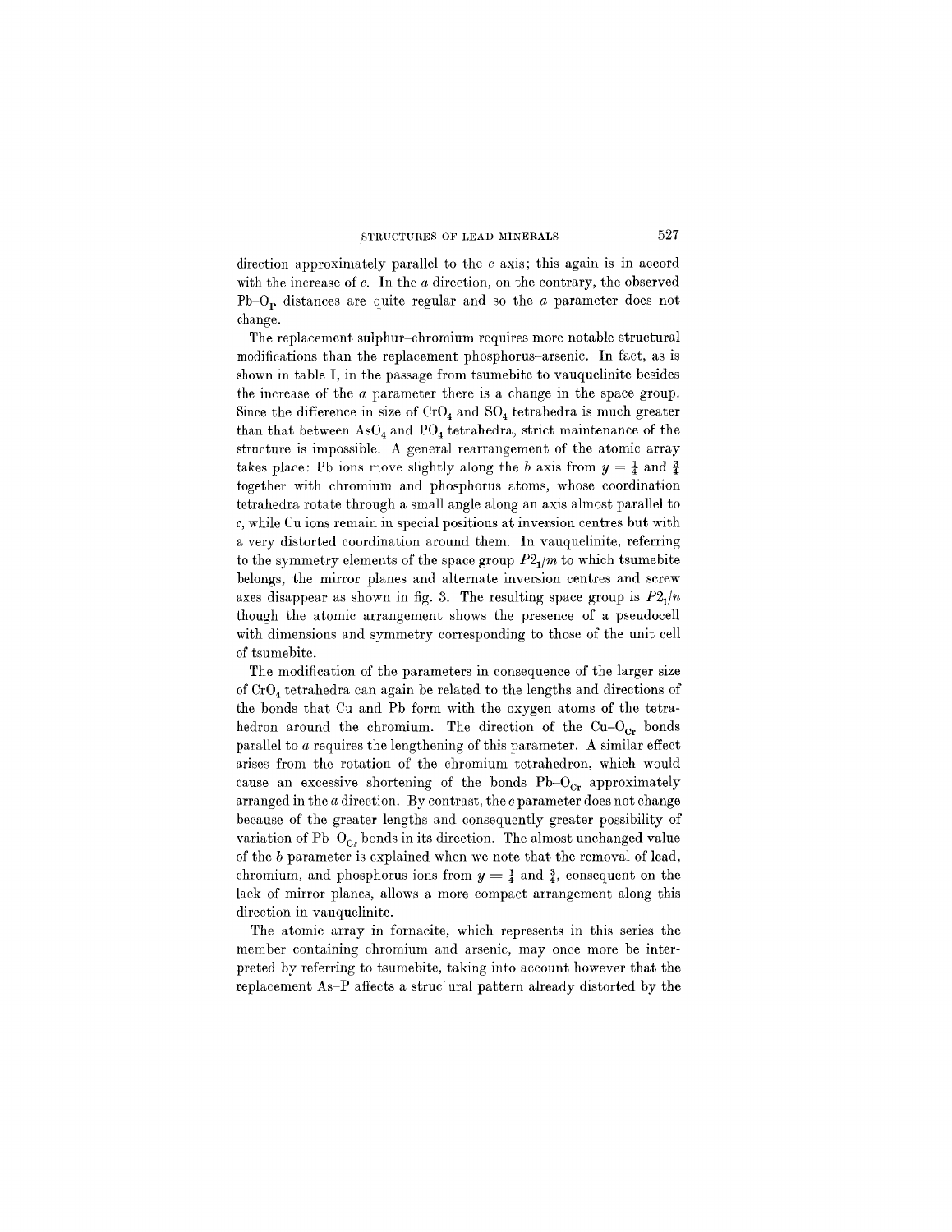### 528 L. FANFANI AND P. F. ZANAZZI ON

replacement Cr-S. Since the larger size of the  $AsO<sub>4</sub>$  tetrahedron mostly affects the coordination around the copper ion, as happens from tsumebite to its arsenic analogue, we are led to think that the planar coordination around Cu, very irregular in vauquelinite, needs a rearrangement for the new replacement. It happens therefore that Cu ions leave inversion centres and rearrange themselves around screw axes. There



FIG. 3. The array of the symmetry elements  $(a)$  in tsumebite,  $(b)$  in vauquelinite, and *(c)* in fornacite.

follows a slight structural modification along As-Cu-As directions, which explains how in fornacite and in vauquelinite, though the space group in both is  $C_{2h}^5$ , the symmetry elements are differently arrayed in these directions, as is shown in fig. 3. Though at first sight improbable, it can easily be shown that the transposition of centres and screw axes does not require any remarkable structural changes, if we consider that in both minerals the same pseudocells, corresponding to the cell of tsumebite, are present, and that therefore in both structures all the symmetry elements of the space group  $P2_1/m = C_{2h}^2$  must coexist partially as true and partially as pseudo-elements. The remarkable result in the rearrangement is the regular planar coordination around Cu, very similar in bond lengths and angles to that occurring in tsumebite; however the displacement of copper ions from the special positions at inversion centres causes the pseudocell corresponding to tsumebite to be less well defined in fornacite than in vauquelinite.

Brackebuschite can be considered as a particular member in this series; it differs considerably in its cell parameters, *a* being much shorter and *b* much longer than in the other minerals, and in its chemical com-